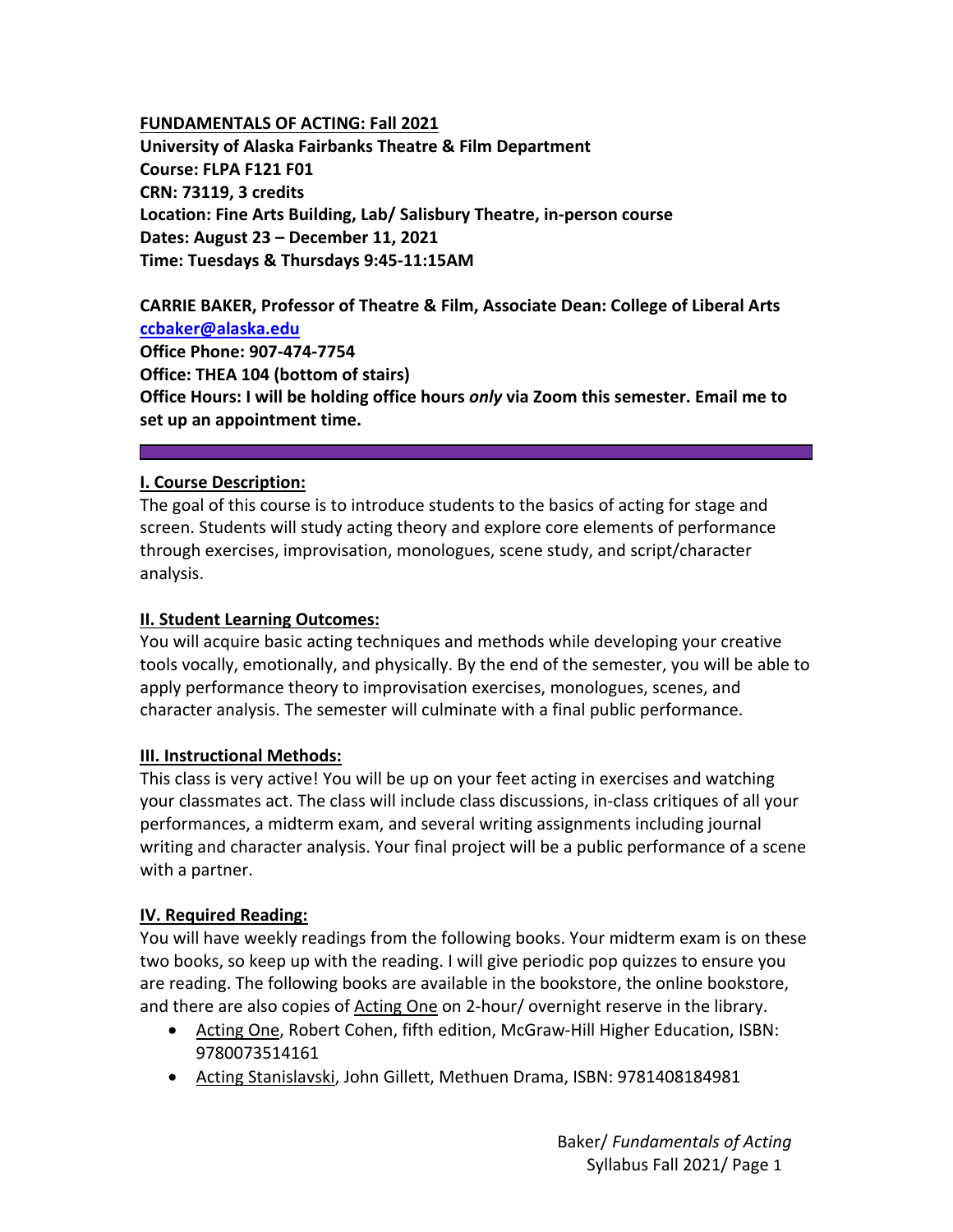## **V. Required Equipment:**

- MASK: Each student must wear a mask to class every day.
- All course materials will be posted in Canvas.
- Class sessions may be recorded via Zoom and shared with only other enrolled students via Canvas.
- If we must move to online at any point in the semester due to COVID-19 you will need:
	- o computer (with camera, mic)
	- o space to work/ move
	- o space to make noise and act with emotion and volume
	- o Fast, reliable internet connectivity to:
		- Zoom bi-weekly synchronous class meetings
		- Zoom scene rehearsals with partner
		- create/upload/share video final performances
		- use Blackboard and Google drive shared (and individual) folders

## **VI. Required Safety Procedures:**

The following safety procedures will be followed each class.

- Wear a mask upon building entry and keep it on for the duration of your time in the building.
- Enter the space through the Salisbury Theatre, using the stairs stage right.
- Sanitize hands upon entry to the theatre and before you leave class.
- Stay 6 feet apart from others.
- Touch as few surfaces as possible. (I will be using some handouts in this class, so if you prefer not to touch handouts, please bring a laptop to class so you can follow along electronically via Canvas documents.)
- Do not touch your face.
- Do not attend class is you have a fever, cough, or any COVID‐19 symptoms.
- If you are sick but feel able, attend class via Zoom: https://alaska.zoom.us/j/85150937012?pwd=RU92SkJ6YnZnOFNJQytuWFErSEoxdz 09
- Please think of safety first in all circumstances: make personal choices that protect your community.

## **VII. COVID‐19 Syllabus Statement**

Students should keep up-to-date on the university's policies, practices, and mandates related to COVID‐19 by regularly checking this website:

https://sites.google.com/alaska.edu/coronavirus/uaf?authuser=0

Further, students are expected to adhere to the university's policies, practices, and mandates and are subject to disciplinary actions if they do not comply.

### **VIII. Auditions (optional):**

All *Fundamentals of Acting* students are encouraged to attend auditions throughout the semester as they come up. Find more information about this and the Theatre/Film season at www.uaf.edu/theatrefilm/. The department will be producing a play this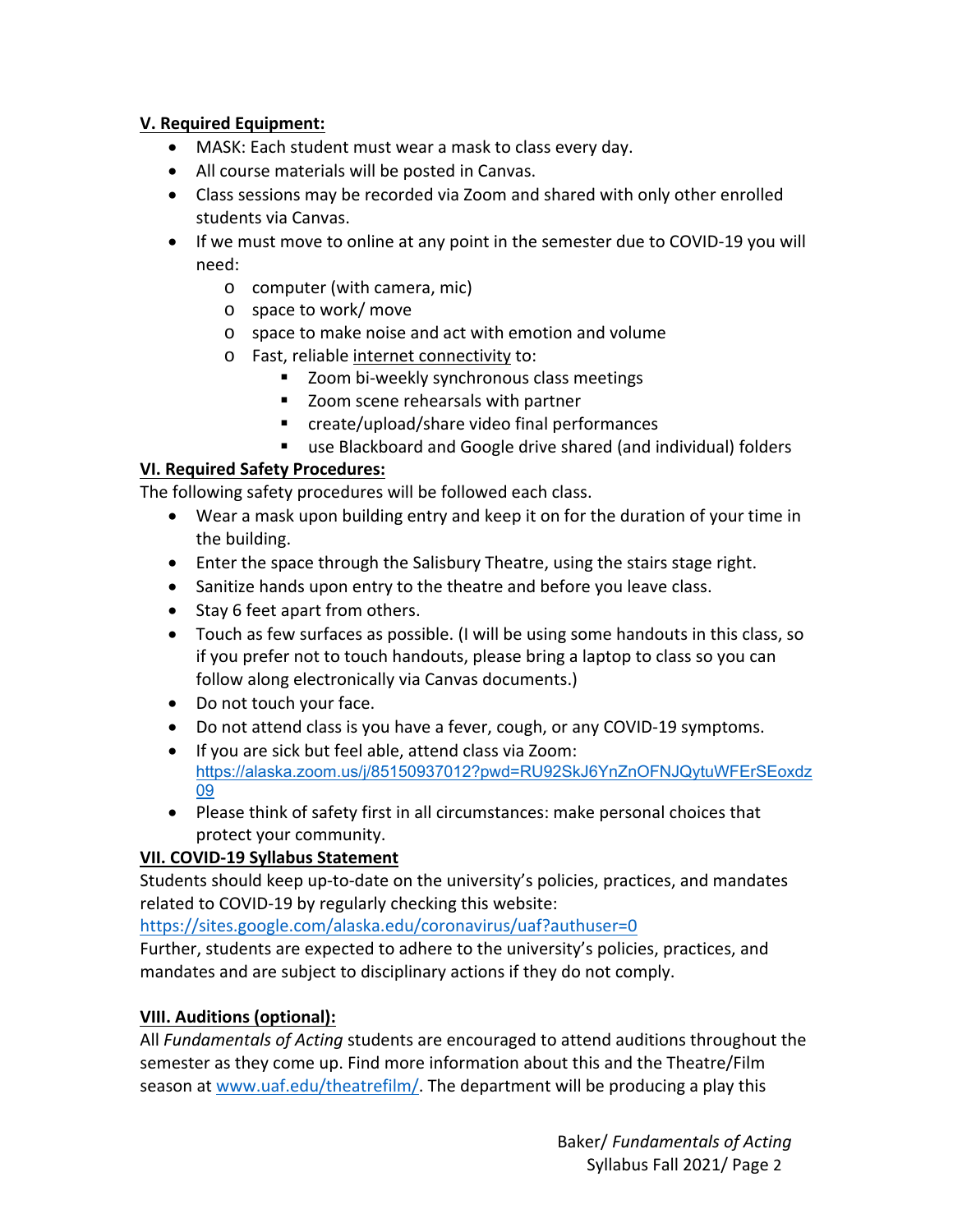semester; you can get performance practicum credit if cast in this production. Audition information is posted at www.uaf.edu/theatrefilm/auditions/

## **IX. Attendance & Lateness Policy:**

**\*\*COVID‐19 POLICY: Do NOT come to class if you have a fever, cough, or any other COVID‐19 symptoms. You can Zoom into class if you feel well enough. Please communicate with me if you are ill or will be absent. Below are my expectations during a normal semester; I will be flexible this semester.** 

*Attendance to all classes is mandatory***.** Exercises, improvisations, discussions, and scene work cannot be made up for the simple reason that they happen in class. If you miss classes, you are missing the course.

Students are permitted two unexcused absences. Please communicate with me in order to receive an excused absence. Each unexcused absence will reduce your final grade. Missing a class in which you are scheduled to perform is unacceptable and will further reduce your grade. All handouts and assignments will be given in class; if you miss a class, you are responsible for getting all handouts and assignments. All course paperwork (syllabus, assignments) will also be posted in Canvas (online).

Please arrive to class on time. You are graded each day on attendance (including lateness) and participation. Each unexcused absence will reduce your Participation grade by 1 point. Being late will also reduce your grade. Three lates will equal one unexcused absence and reduce your grade accordingly. Come to class every day and be on time. I expect the highest level of professionalism and responsibility from each of you.

### **X. Grading Policy:**

Please note: Grading will be based on a +/‐ system this semester. A minimum grade of C‐ is required for all prerequisites and major courses in the 2021‐22 catalog. Your grades for each assignment are posted in Canvas and you can check your grade in the "Grades."

| <b>TOTAL possible points: 100</b> |  |
|-----------------------------------|--|

| <b>Grading System:</b> |                |             |             |             |  |  |
|------------------------|----------------|-------------|-------------|-------------|--|--|
| l 97-100: A+           | $87-89: B+$    | 77-79: C+   | $67-69: D+$ | Below 60: F |  |  |
| 93-96: A               | $83 - 86: B$   | 73-76: C    | $63-66: D$  |             |  |  |
| 90-92: A-              | $80 - 82: B -$ | $70-72:$ C- | $60-62: D-$ |             |  |  |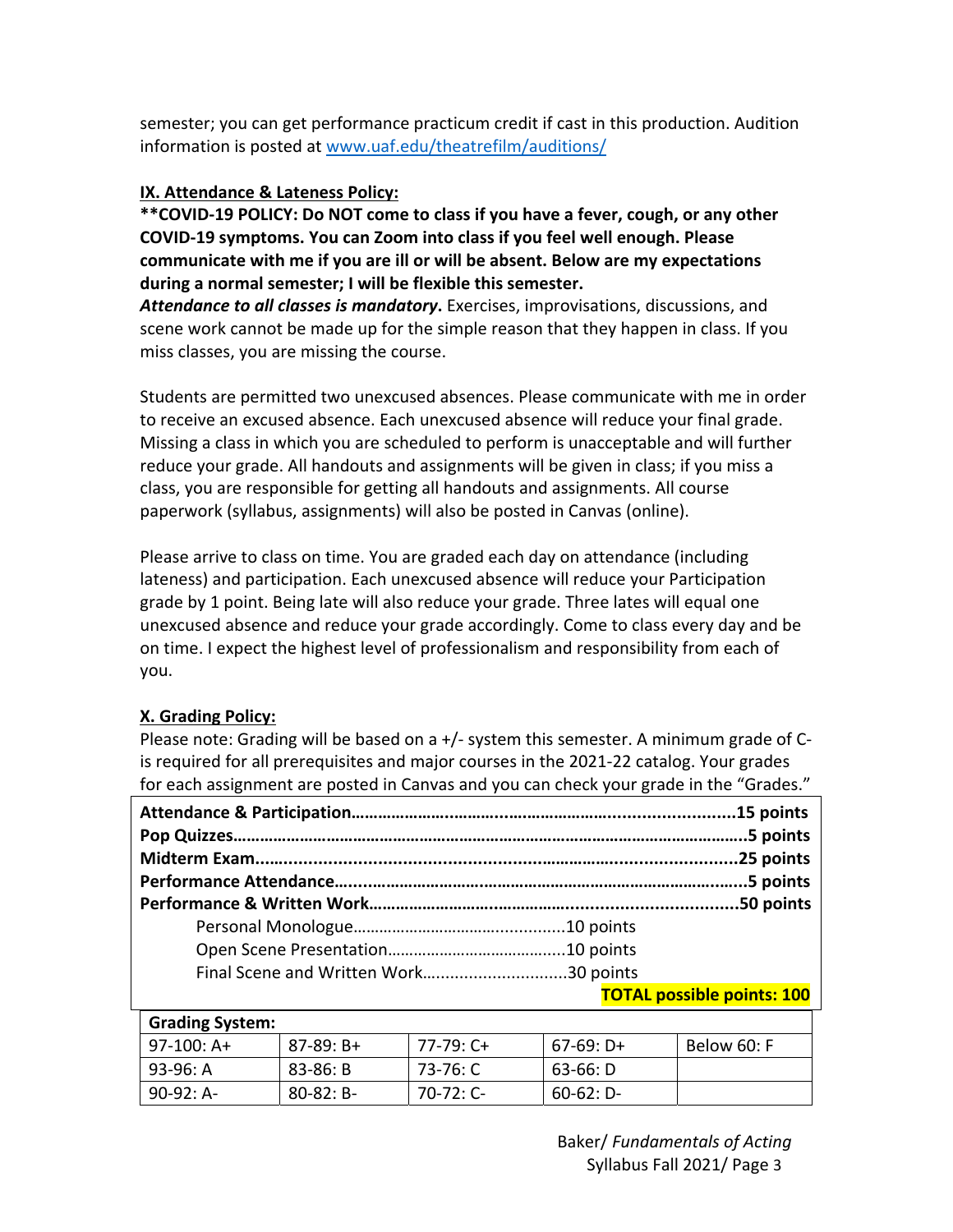### **A. Class Attendance & Participation: 15 points**

Your level of participation, enthusiasm, energy, and willingness to risk in this class is of the utmost importance. Your effort and growth are as important as the finished product of your scene work. Extensive preparation and rehearsal outside of class is expected. I expect each of you to be committed to creating a positive, supportive, respectful atmosphere. Because of the personal nature of acting, you will all be stepping into uncharted territory which can be exciting and challenging. You must support one another during this process. I have zero tolerance for mocking, ridiculing, or in any way insulting or harassing a classmate. This classroom is a safe and respectful space. You are graded each class for participation and attitude.

#### **What to Wear:**

Please wear clothes that you can easily move in, such as sweatpants, T‐shirts, and sneakers. No clothes that will inhibit movement. Shut off cell phones. No video recording of performances or classes is allowed. Arrive to class on time, dressed properly, and ready to work, armed with an open mind and spirit.

### **B. Pop Quizzes: 5 points**

I will give periodic pop quizzes to ensure you are reading the Cohen and Gillett texts. Weekly Reading should be done by Tuesday's class each week; pop quizzes will happen on Tuesdays.

### **C. Midterm Exam: 25 points**

The midterm exam will be on the readings in Cohen and Gillett and will consist of short answer, identification, and essay questions. EXAM: Tuesday October 19, 2021.

#### **D. Performance Attendance: 5 points**

You will attend a production this semester produced by Theatre UAF. You receive one free ticket for the show because you are in this class. Simply give your name to the box office when reserving your ticket and inform them that you are in this class.

#### **E. Performance and Written Work: 50 points**

#### **Personal Monologue: 10 points**

You will present a one-minute personal monologue written by you that must be memorized for performance. I will pass out the Personal Monologue Assignment next class.

#### **Open Scene Presentation: 10 points**

You will present one Open Scene this semester. The Open Scene will consist of pre‐set dialogue for which you and your partner will create the characters and given circumstances. I will assign scene partners for the Open Scene. You will perform this scene once and we will workshop it in class. I will hand out Open Scene Guidelines later in the semester.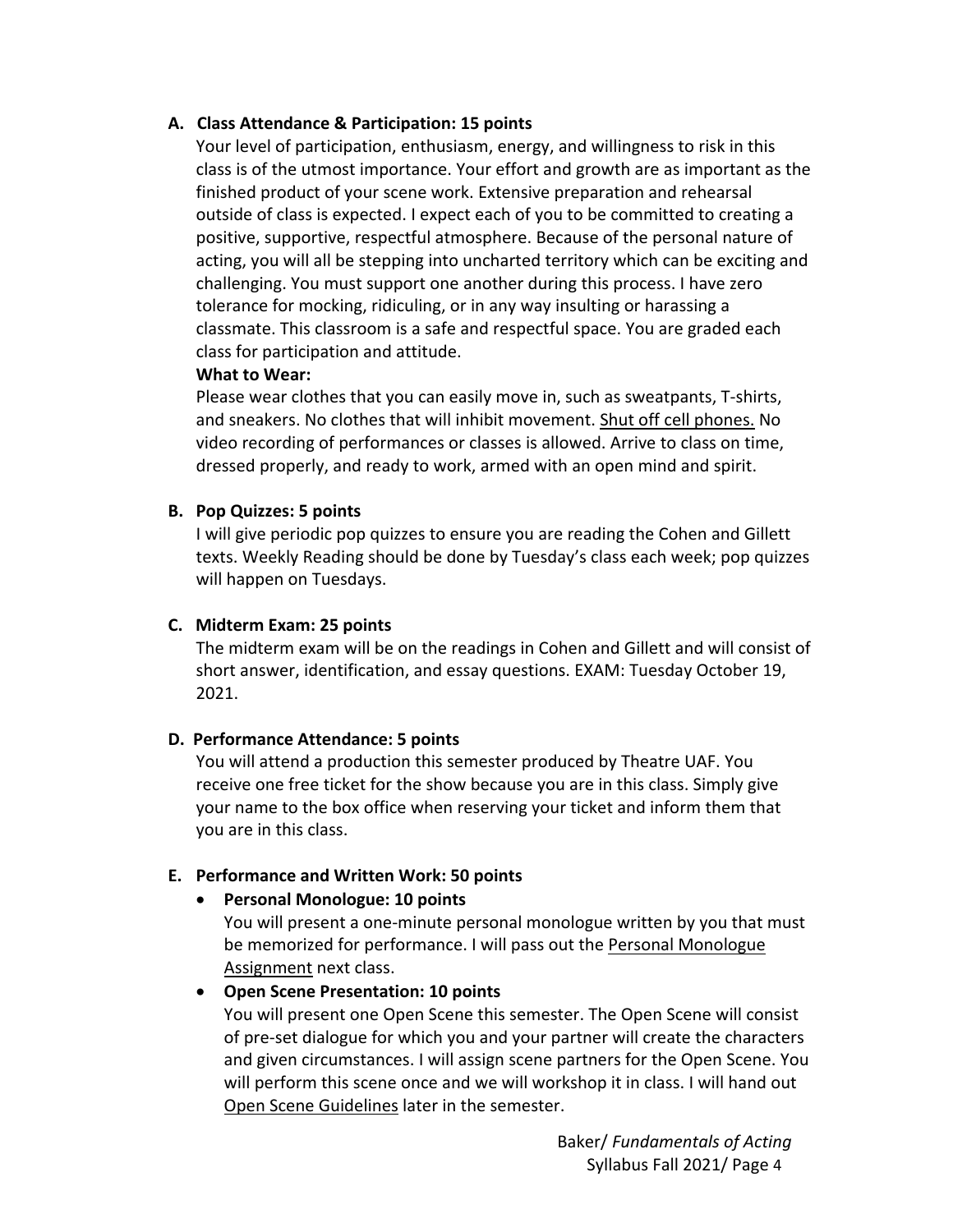## **Final Scene Presentation & Written Work: 30 points**

You will present one contemporary naturalistic scene this semester. You will choose your own partners for this scene. For the first showing, you will present the scene and we will workshop it in class. For the second showing you will present the improved scene and I will give you notes. For the final showing you will present the further improved scene in front of a public audience on Sunday December 5, 2021: 1‐3pm. *This final showing and accompanying written work will count as your final exam.* 

When you present the scene in class for the first showing, you need to come in with the scene REHEARSED (at least four hours), BLOCKED (movement decided), and OFF‐BOOK (lines learned). Also, you should dress appropriately for your character in the scene and have necessary props and set pieces (furniture, etc.). I will hand out Scene Work Guidelines later in the semester. For the final showing of the scene, you will turn in written work which I will explain on the handout.

## **XI. Important selections from the UAF Student Code of Conduct**:

"UAF requires students to conduct themselves honestly and responsibly, and to respect the rights of others. Conduct that unreasonably interferes with the learning environment or that violates the rights of others is prohibited…. Honesty is a primary responsibility of you and every other UAF student. The following are common guidelines regarding academic integrity:

- Students will not collaborate on any quizzes, in-class exams, or take-home exams that will contribute to their grade in a course, unless permission is granted by the instructor of the course. Only those materials permitted by the instructor may be used to assist in quizzes and examinations.
- Students will not represent the work of others as their own. A student will attribute the source of information not original with himself or herself (direct quotes or paraphrases) in compositions, theses and other reports.
- No work submitted for one course may be submitted for credit in another course without the explicit approval of both instructors."

## **If you cheat or plagiarize in this class, you will FAIL the assignment and possibly the entire class.**

### **XII. Support Services:**

## **Student Academic Support**:

- Speaking Center (907-474-5470, uaf-speakingcenter@alaska.edu, Gruening 507)
- Writing Center (907-474-5314, uaf-writing-center@alaska.edu, Gruening 8th floor)
- UAF Math Services, uafmathstatlab@gmail.com, Chapman Building (for math fee paying students only)
- Developmental Math Lab, Gruening 406
- The Debbie Moses Learning Center at CTC (907‐455‐2860, 604 Barnette St, Room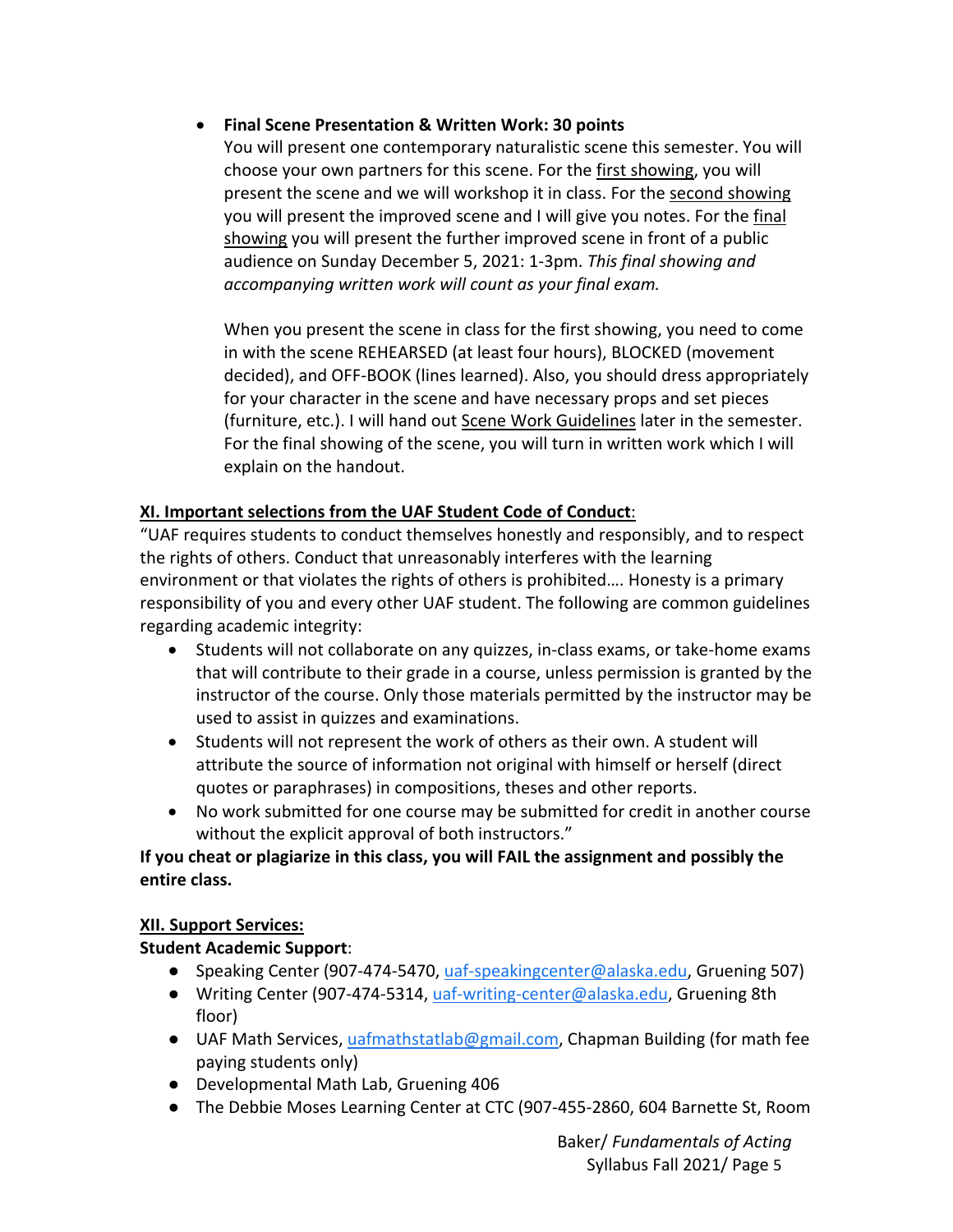120, https://www.ctc.uaf.edu/student‐services/student‐success‐center/)

● For more information and resources, please see the Academic Advising Resource List (https://www.uaf.edu/advising/lr/SKM\_364e19011717281.pdf)

## **Student Resources:**

- Disability Services (907-474-5655, uaf-disability-services@alaska.edu, Whitaker 208). *I will work with the Office of Disability Services to provide reasonable accommodation to students with disabilities.*
- Student Health & Counseling **[6 free counseling sessions]** (907‐474‐ 7043, https://www.uaf.edu/chc/appointments.php, Whitaker 203)
- Center for Student Rights and Responsibilities (907-474-7317, uafstudentrights@alaska.edu, Eielson 110)
- Associated Students of the University of Alaska Fairbanks (ASUAF) or ASUAF Student Government (907‐474‐7355, asuaf.office@alaska.edu, Wood Center 119)
- Student Support Services https://uaf.edu/sss/
- Rural Student Services https://uaf.edu/ruralss/
- Military and Veteran Services: https://uaf.edu/veterans/

# **XIII. Nondiscrimination statement**:

The University of Alaska is an affirmative action/equal opportunity employer and educational institution. The University of Alaska does not discriminate on the basis of race, religion, color, national origin, citizenship, age, sex, physical or mental disability, status as a protected veteran, marital status, changes in marital status, pregnancy, childbirth or related medical conditions, parenthood, sexual orientation, gender identity, political affiliation or belief, genetic information, or other legally protected status. The University's commitment to nondiscrimination, including against sex discrimination, applies to students, employees, and applicants for admission and employment. Contact information, applicable laws, and complaint procedures are included on UA's statement of nondiscrimination available at www.alaska.edu/nondiscrimination. For more information, contact: UAF Department of Equity and Compliance, 1760 Tanana Loop, 355 Duckering Building, Fairbanks, AK 99775

907‐474‐7300/ uaf‐deo@alaska.edu

# **XIV. Tentative Semester Overview (subject to change):**

*NOTE: "Weekly Reading" should be done by Tuesday's class each week. We will have periodic pop quizzes on Tuesdays.* 

**ZOOM LINK** (*only to be used if you cannot attend in person*): https://alaska.zoom.us/j/85150937012?pwd=RU92SkJ6YnZnOFNJQytuWFErSEoxdz09

## **WEEK 1:**

Assignments Due:

- Write, memorize, rehearse Personal Monologue
- 8/24 Enrollment, Business, Course Objectives, Grading Policy, Warm‐ups 8/26 Warm‐ups/ Group Exercises/ Personal Monologue Assignment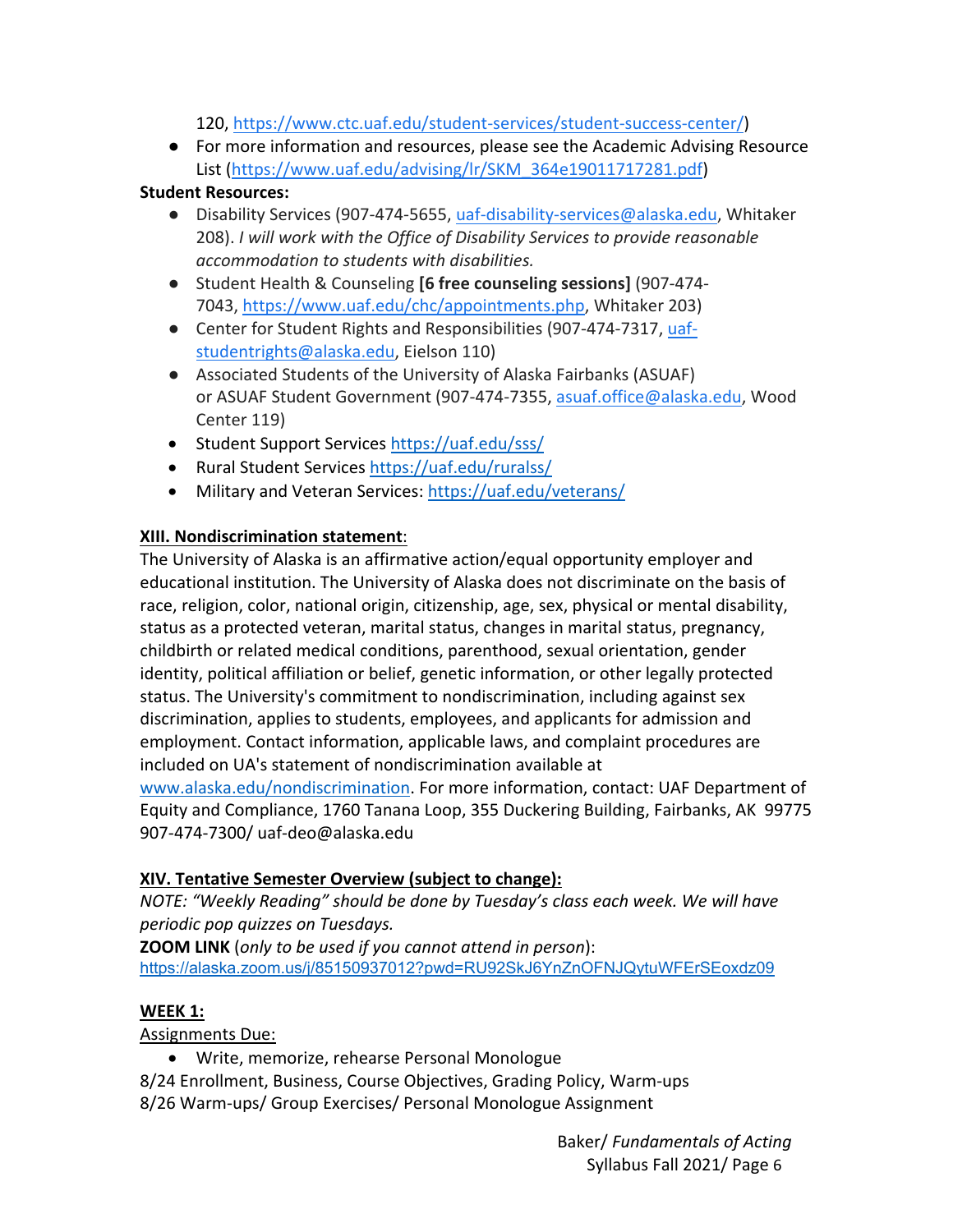## **WEEK 2:**

Reading:

- Cohen: Lessons 1-3
- Gillett: Part One

Assignments Due:

 Write, memorize, rehearse Personal Monologue 8/31 Warm‐ups/ Group Exercises/ Improvisation 9/2 Warm‐ups/ GOTE Exercises/ Improvisation

# **WEEK 3:**

Reading:

- Cohen: Lessons 4-8
- Gillett: Part Two

Assignments Due:

- Performance: Personal Monologues
- 9/7 Personal Monologues (3)

9/9 Personal Monologues (3)

## **WEEK 4:**

Reading:

- Cohen: Lessons 9-14
- Gillett: Part Three

Assignments Due:

- Performance: Personal Monologues
- 9/14 Personal Monologues (4)

9/16 Personal Monologues (4)

## **WEEK 5:**

Reading:

- Cohen: Lessons 15‐19
- Gillett: Part Four

Assignments Due:

- Performance: Personal Monologues
- 9/21 Personal Monologues (4)

9/23 Personal Monologues (4)

## **WEEK 6:**

Reading:

- Cohen: Lessons 20‐23
- Gillett: Part Five

Assignments Due:

- Rehearse: Open Scene
- Performance: Open Scenes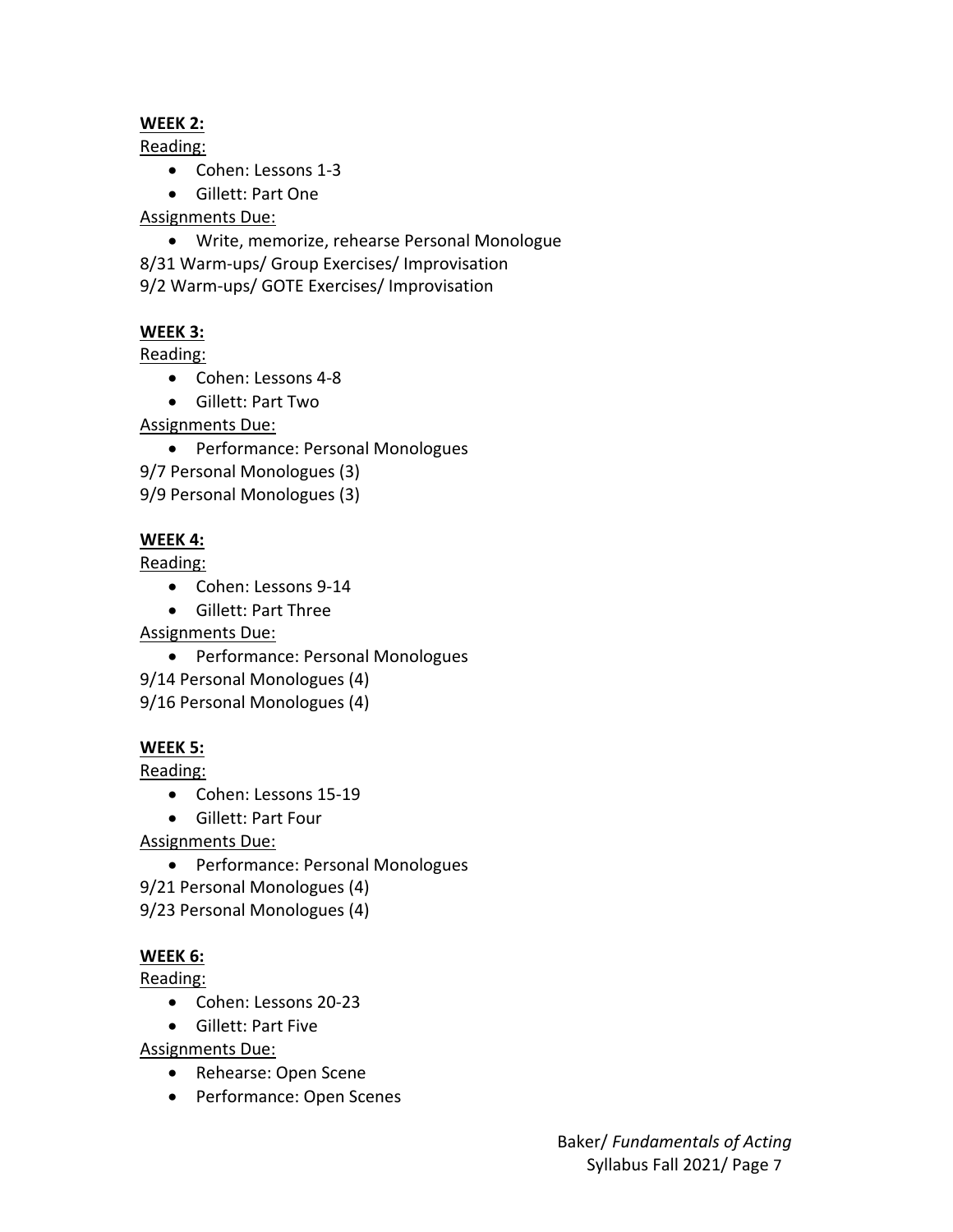9/28 Discussion/ Open Scene Exercise, Assignment 9/30 Open Scene Performances (3)

# **WEEK 7:**

Reading:

- Cohen: Lessons 24-28
- Gillett: Part Six

Assignments Due:

• Performance: Open Scenes

10/5 Open Scene Performances (3)

10/7 Open Scene Performances (3)

# **WEEK 8:**

Assignments Due:

- Prepare assigned sections for Midterm Review 10/12
- Final Scene Partners due in class Thursday 10/14

10/12 Open Scene Performances (2) / Stanislavski, Cohen Discussion & Midterm Review 10/14 Stanislavski, Cohen Discussion & Midterm Review

# **WEEK 9:**

Assignments Due:

- Midterm Exam Tuesday 10/19
- READ Plays Summary Sheet for 10/21
- Choose Scene in class 10/21

10/19 MIDTERM EXAM

10/21 Scene selections in class

# **WEEK 10:**

Assignments Due:

- Memorize, block, rehearse scene
- Read FULL PLAY for selected scene
- Performance: First Showings
- Schedule outside of class rehearsal with Carrie

10/26 Performance Schedule/ Discussion: Rehearsal Techniques/ Rehearsals in class

10/28 Scene Presentations First Showing (2)

# **WEEK 11:**

Assignments Due:

- Performance: First Showings
- Schedule outside of class rehearsal with Carrie
- 11/2 Scene Presentations First Showing (2)
- 11/4 Scene Presentations First Showing (2)